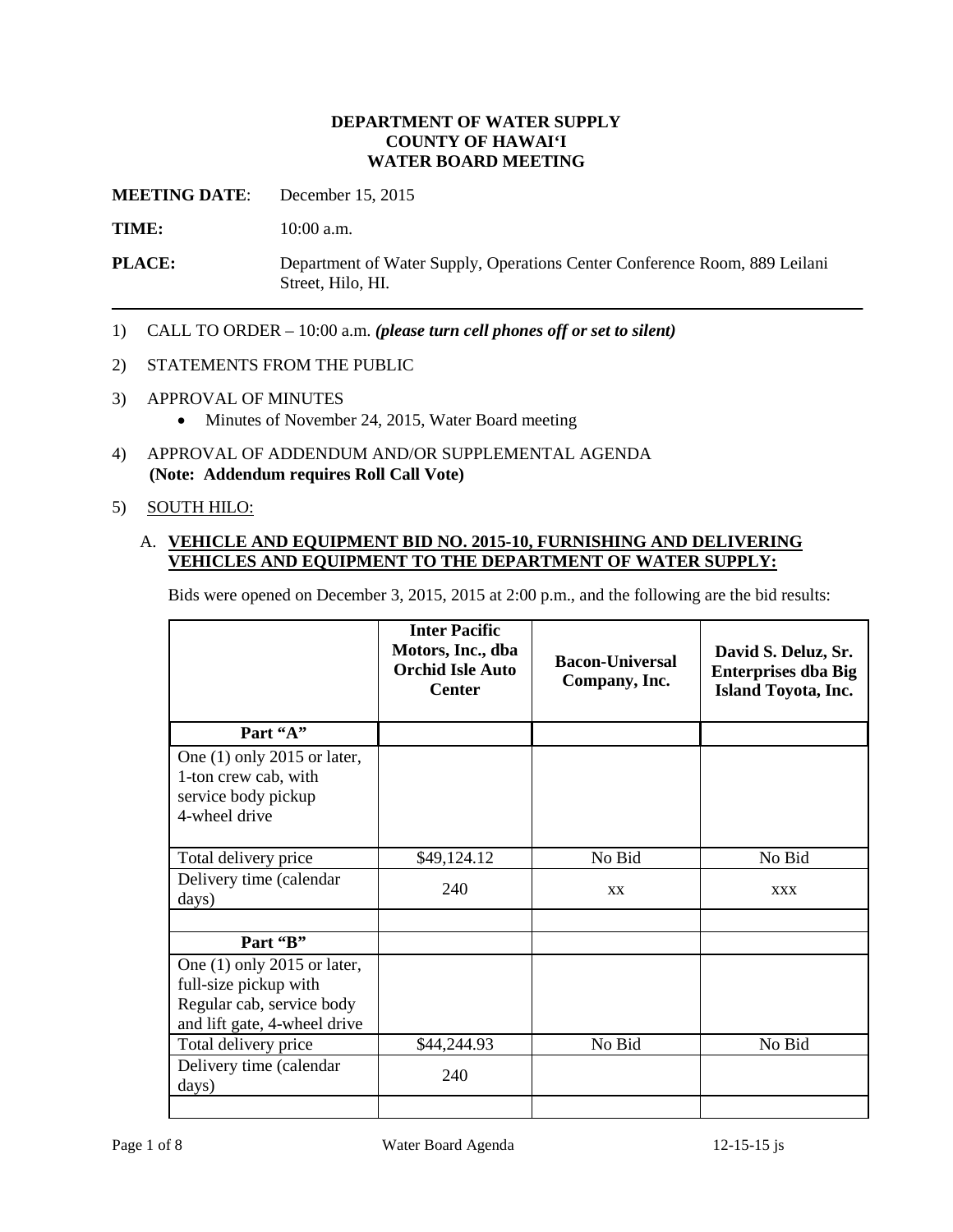| Part "C"                     |             |             |             |
|------------------------------|-------------|-------------|-------------|
| One (1) only 2015 or later,  |             |             |             |
| mid-size extended cab        |             |             |             |
| Pickup, 4-wheel drive        |             |             |             |
| Total delivery price         | \$29,331.34 | No Bid      | No Bid      |
| Delivery time (calendar      |             |             |             |
| days)                        | 180         |             |             |
|                              |             |             |             |
| Part "D"                     |             |             |             |
| One (1) only 2015, or later, |             |             |             |
| mid-size extended cab        |             |             |             |
| Pickup with lift gate        |             |             |             |
| 4-wheel drive                |             |             |             |
| Total delivery price         | \$32,175.10 | No Bid      | No Bid      |
| Delivery time (calendar      |             |             |             |
| days)                        | 210         |             |             |
|                              |             |             |             |
| Part "E"                     |             |             |             |
| One (1) only 2015 or later,  |             |             |             |
| mid-size extended cab        |             |             |             |
| Pickup, 4-wheel drive,       |             |             |             |
| manual transmission          |             |             |             |
|                              |             |             |             |
| Total delivery price         | \$28,714.68 | No Bid      | \$31,925.84 |
| Delivery time (calendar      | 180         |             | 120         |
| days)                        |             |             |             |
|                              |             |             |             |
| Part "F"                     |             |             |             |
| One (1) only 2015 or later,  |             |             |             |
| 7-passenger mini-van,        |             |             |             |
| Front wheel drive            |             |             |             |
| Total delivery price         | No Bid      | No Bid      | No Bid      |
| Delivery time (calendar      |             |             |             |
| days)                        |             |             |             |
|                              |             |             |             |
| Part "G"                     |             |             |             |
| One (1) only 2015 or later,  |             |             |             |
| 3-ton capacity Forklift      |             |             |             |
| Total delivery price         | No Bid      | \$33,333.12 | No Bid      |
| Delivery time (calendar      |             | 60          |             |
| days)                        |             |             |             |
|                              |             |             |             |
| Part 'H"                     |             |             |             |
| One (1) only 2015 or later,  |             |             |             |
| 1-ton dump truck, 4-wheel    |             |             |             |
| drive                        |             |             |             |
| Total delivery price         | \$49,911.62 | No Bid      | No Bid      |
| Delivery time (calendar      |             |             |             |
| days)                        | 240         |             |             |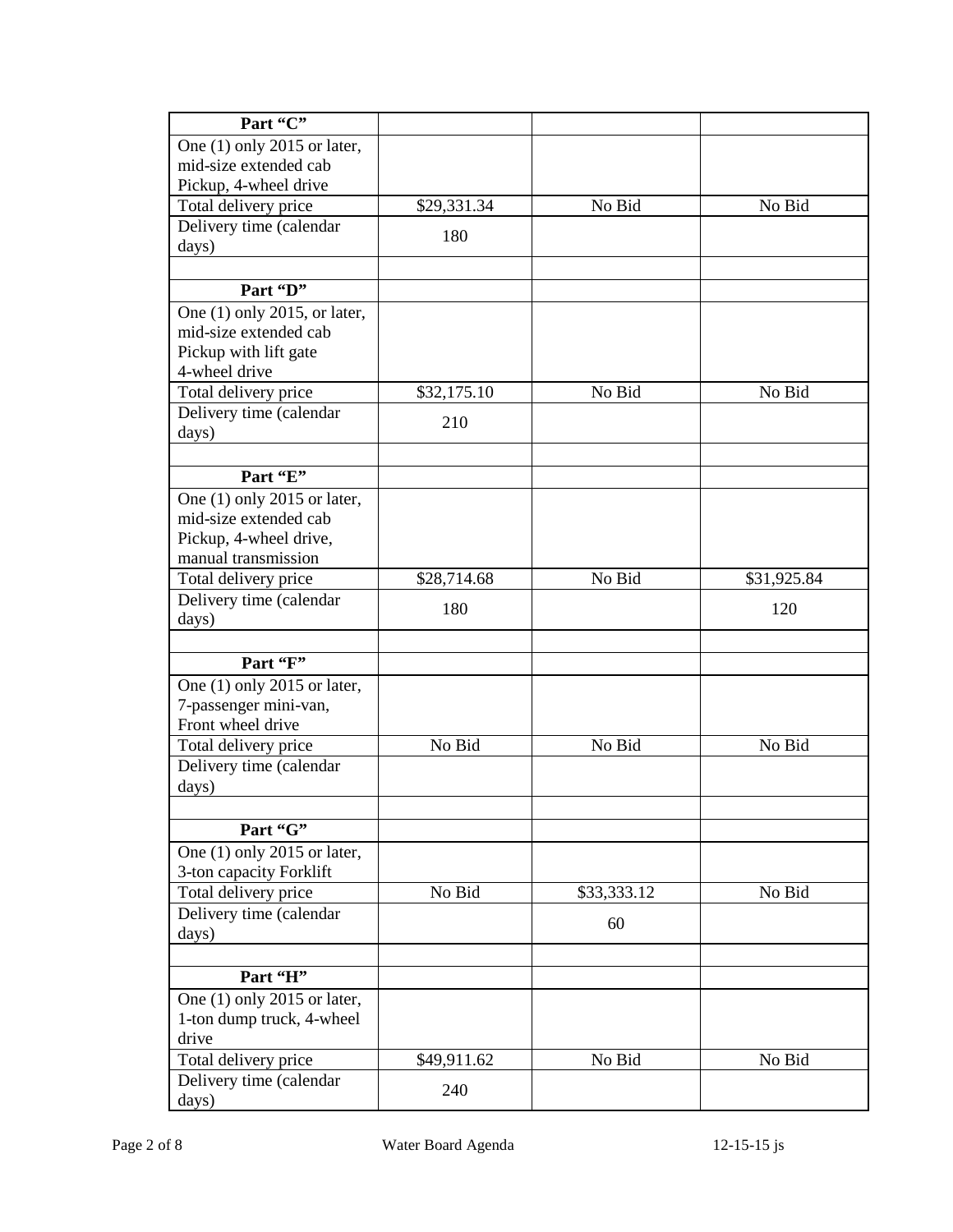RECOMMENDATION: It is recommended that the Board award VEHICLE AND EQUIPMENT BID NO. 2015-10, FURNISHING AND DELIVERING VEHICLES AND EQUIPMENT TO THE DEPARTMENT OF WATER SUPPLY**,** to:

- total cost of \$233,501.79; and Inter Pacific Motors, Inc., dba Orchid Isle Auto Center, for Parts A, B, C, D, E, and H at a
- Bacon-Universal Company, Inc., for Part G at a total cost of \$33,333.12,

and that either the Chairperson or the Vice-Chairperson be authorized to sign the contract subject to approval of the contracts as to form and legality by Corporation Counsel.

For Part "F," for which no bids were received, staff will seek alternate methods of procurement, in accordance with Procurement Rules.

#### B. **EQUIPMENT BID NO. 2015-11, FURNISHING AND DELIVERING SURVEYING EQUIPMENT TO THE DEPARTMENT OF WATER SUPPLY:**

This procurement consists of surveying equipment, including a total station and data collector, as well as necessary accessories to replace the equipment that was deemed irreparable.

Bids were opened on December 3, 2015, 2015 at 2:30 p.m., and the following are the bid results.

| <b>Description</b>                                                               | <b>Bidder</b>      | <b>Delivery</b><br>Time (calendar<br>davs) | Amount      |
|----------------------------------------------------------------------------------|--------------------|--------------------------------------------|-------------|
| Surveying Equipment, including total<br>station, data collector, and accessories | Hubs Hawai'i, Inc. | 60 days                                    | \$29,900.00 |

Staff has reviewed the bid, and finds it acceptable. The estimate was \$30,000.00.

RECOMMENDATION: It is recommended that the Water Board approve the bid and Award the Inc. for \$29,900.00, and to authorize the Chairperson or Vice-Chairperson to execute the contract contract for EQUIPMENT BID NO. 2015-11, FURNISHING AND DELIVERING SURVEYING EQUIPMENT TO THE DEPARTMENT OF WATER SUPPLY, to Hubs Hawai'i, documents subject to review and approval of Corporation Counsel.

#### 6) NORTH HILO:

# A. **JOB NO. 2015-1038, LAUPĀHOEHOE DEEPWELL A REPAIR:**

This project generally consists of the replacement of the existing well vertical hollow shaft motor, pump, column pipe, combination couplings, lineshaft, lineshaft bearings and all appurtenant equipment, such as strapping and cable guards, and chlorination of the well and pumping assembly, in accordance with the plans and specifications.

 Bids for this project were opened on December 3, 2015, at 1:00 p.m., and the following are the bid results:

| <b>Bidder</b>                                  | <b>Bid Amount</b> |
|------------------------------------------------|-------------------|
| Beylik Drilling and Pump Service, Inc.         | \$295,405.00      |
| Derrick's Well Drilling and Pump Services, LLC | \$218,000.00      |

#### Project Costs:

1) Low Bidder (Derrick's Well Drilling and Pump Services, LLC.) \$ 218,000.00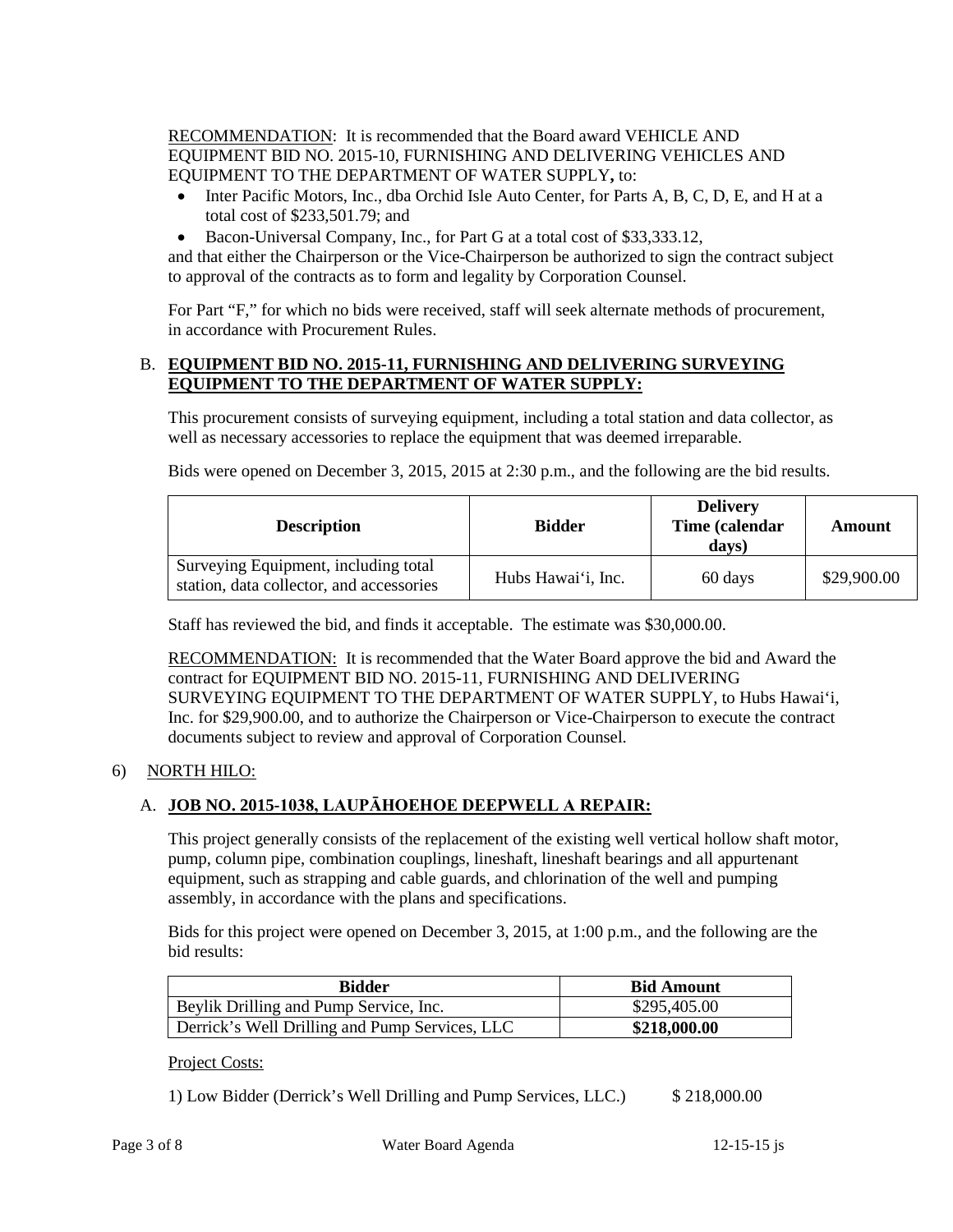2) Contingencies (10.0%) S 21,800.00

# **Total Cost: \$ 239,800.00**

Funding for this project will be from DWS's CIP Budget under Deepwell Pump Replacement. The contractor will have 180 calendar days to complete this project. The Engineering estimate for this project was \$184,000.00.

RECOMMENDATION: It is recommended that the Board award the contract for JOB NO. \$21,800.00 for contingencies, for a total contract amount of **\$239,800.00**. It is further recommended that either the Chairperson or the Vice-Chairperson be authorized to sign the contract, subject to review as to form and legality by Corporation Counsel. 2015-1038, LAUPĀHOEHOE DEEPWELL A REPAIR, to the lowest responsible bidder, Derrick's Well Drilling and Pump Services, LLC, for their bid amount of \$218,000.00, plus

# B. **JOB NO. 2005-870, LAUPĀHOEHOE (MANOWAI'ŌPAE) 0.5 MG RESERVOIR:**

The contractor, Yamada Paint Contracting, Inc., dba GW Construction is requesting a contract time extension of 25 calendar days. This is the second time extension request for this project.

| Ext. $#$                            |             |            | Days       |                                                                                                                                                                                              |
|-------------------------------------|-------------|------------|------------|----------------------------------------------------------------------------------------------------------------------------------------------------------------------------------------------|
|                                     | From (Date) | To (Date)  | (Calendar) | Reason                                                                                                                                                                                       |
|                                     | 10/18/2015  | 01/08/2016 | 82         | Inclement weather, as well as new<br>access easement                                                                                                                                         |
| $\overline{2}$                      | 01/08/2016  | 02/02/2016 | 25         | Inclement and unworkable weather<br>conditions (6 working days or 8<br>calendar days) and our request to stop<br>work to address electrical safety<br>concerns (additional 17 calendar days) |
| Total Days (including this request) |             | 107        |            |                                                                                                                                                                                              |

 Department's tally of reported rain-outs. The 17 additional calendar days are requested due to The contractor's time extension request of 6 working days is in concurrence with the DWS's request to stop work due to safety concerns regarding the proximity of the crane to high voltage power lines.

RECOMMENDATION: It is recommended that the Board grant this contract time extension of 25 calendar days to Yamada Paint Contracting, INC. (GW Construction) for JOB NO. 2005-870, LAUPĀHOEHOE (MANOWAI'ŌPAE) 0.5 MG Reservoir. If approved, the contract completion date will be extended from January 8, 2016, to February 2, 2016.

# 7) SOUTH KOHALA:

# A. **JOB NO. 2014-1015, ĀHUALOA DEEPWELL REPAIR – REQUEST FOR TIME EXTENSION:**

 beyond the control of the contractor. The contractor, Derrick's Well Drilling and Pump Services, LLC, is requesting a contract time extension of 105 calendar days. The Department had requested change order work for increasing the pump setting depth to resolve issues of entrained air from this well, requiring extending the motor flat lead on the existing motor. This action has delayed the installation work, and was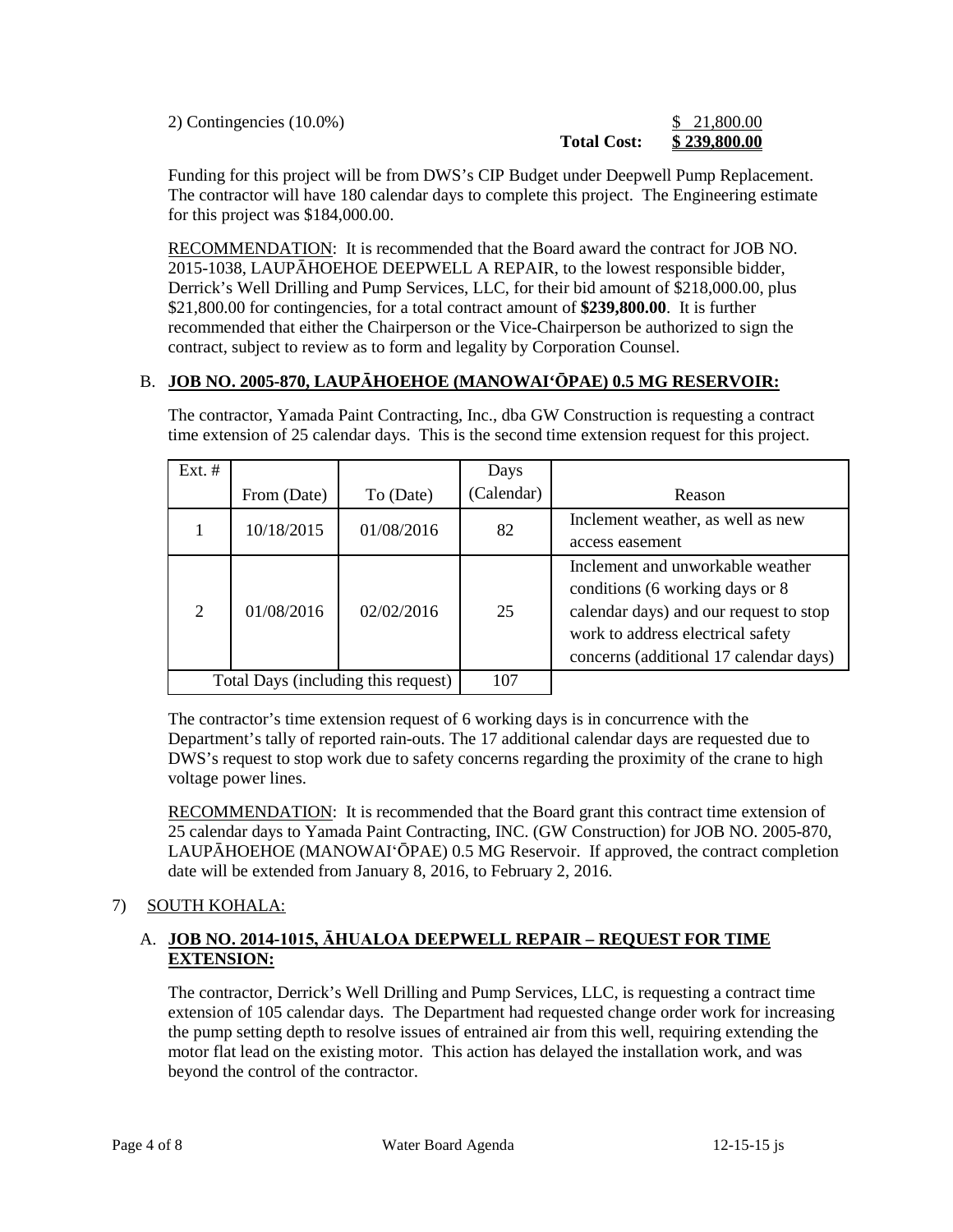RECOMMENDATION: It is recommended that the Board approve a contract time extension of 105 calendar days for JOB NO. 2014-1015, ĀHUALOA DEEPWELL REPAIR. If approved, the contract completion date will be revised from December 31, 2015, to April 15, 2016.

#### 8) NORTH KONA:

# A. **JOB NO. 2015-1040, KAHALU'U A DEEPWELL REPAIR:**

This project generally consists of the replacement of the existing well vertical hollow shaft motor, pump, column pipe, enclosing tube, lineshaft, lineshaft bearings and all appurtenant equipment, such as strapping, chlorination of the well and pumping assembly, in accordance with the plans and specifications.

 Bids for this project were opened on December 3, 2015, at 1:30 p.m., and the following are the bid results:

| Bidder                                         | <b>Bid Amount</b> |
|------------------------------------------------|-------------------|
| Beylik Drilling and Pump Service, Inc.         | \$284,400.00      |
| Derrick's Well Drilling and Pump Services, LLC | \$248,901.23      |

\*Bids were corrected due to an obvious arithmetic error, in accordance with DWS General Requirements and Covenants and Hawaii Administrative Rules.

#### Project Costs:

| <b>Total Cost:</b>                                              | \$273,700.00 |
|-----------------------------------------------------------------|--------------|
| 2) Contingencies (9.9%)                                         | \$ 24,798.77 |
| 1) Low Bidder (Derrick's Well Drilling and Pump Services, LLC.) | \$248,901.23 |

Funding for this project will be from DWS's CIP Budget under Deepwell Pump Replacement. The contractor will have 240 calendar days to complete this project. The Engineering estimate for this project was \$268,000.00.

RECOMMENDATION: It is recommended that the Board award the contract for JOB NO. Well Drilling and Pump Services, LLC., for their corrected bid amount of \$248,901.23, plus \$24,798.77 for contingencies, for a total contract amount of **\$273,700.00**. It is further recommended that either the Chairperson or the Vice-Chairperson be authorized to sign the contract, subject to review as to form and legality by Corporation Counsel. 2015-1040, KAHALU'U A DEEPWELL REPAIR, to the lowest responsible bidder, Derrick's

# B. **JOB NO. 2014-1019, HŌLUALOA DEEPWELL REPAIR – TIME EXTENSION:**

 extraction of the well assembly to diagnose the source of failure, leading to the need for the The contractor, Derrick's Well Drilling and Pump Services, LLC, is requesting a contract time extension of 55 calendar days. The contractor had submitted a request for inspection of substantial completion on September 4, 2015; Department staff verified that all installation work had been successfully completed as stated by the Contractor. Chlorination/start-up testing and efficiency testing were delayed due to reinstallation of starter equipment by Department personnel. While conducting start-up testing, issues with high amps arose, prompting the additional time.

RECOMMENDATION: It is recommended that the Board approve a contract time extension of 55 calendar days for JOB NO. 2014-1019, HŌLUALOA DEEPWELL REPAIR. If approved, the contract completion date will be revised from January 31, 2016, to March 26, 2016.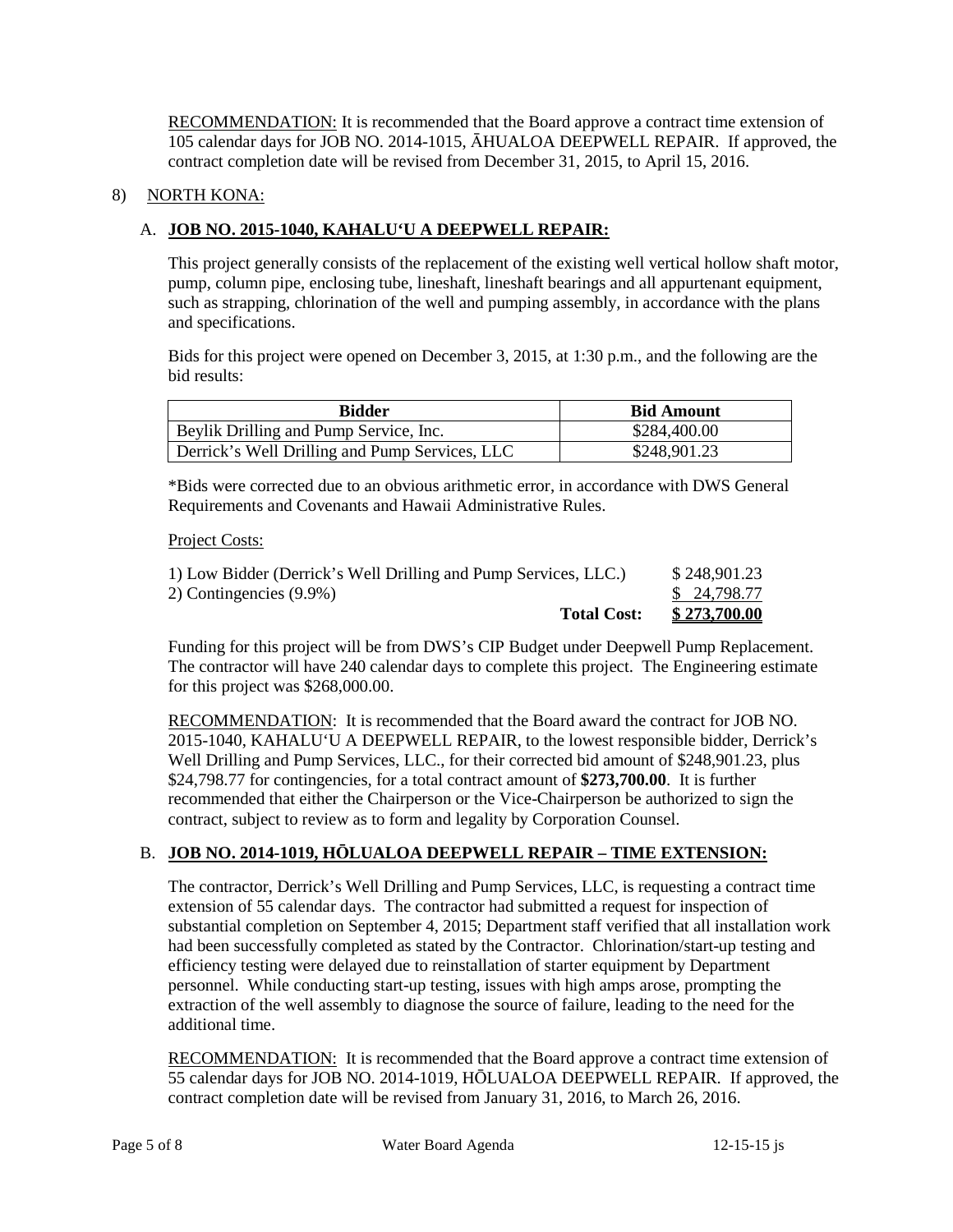#### 9) SOUTH KONA:

# A. **AGREEMENT RE: ASSIGNMENT AND TRANSFER OF RIGHTS TO 50 KEALAKEKUA WATER SOURCE AGREEMENT WATER COMMITMENT UNITS:**

 equivalent water units that are currently assigned to Tax Map Key (TMK) 8-1-035:001. Oceanside is requesting to transfer the rights of 50 units from this assignment, to Kalukalu Site Development Agreement  $(4<sup>th</sup>$  Amendment). 1250 Oceanside LLC (Oceanside) has 51 Kealakekua Water Source Agreement (KWSA) Properties (Kalukalu), the owners of TMK 8-1-4:052 and 075. The assignment and transfer of the 50 units would be contingent only upon the approval of the proposed  $4<sup>th</sup>$  Amendment to Well

the 4<sup>th</sup> Amendment that have not been agreed to by Oceanside. DWS staff has reviewed the request for the transfer of 50 water units per the KWSA, and finds it in accordance with the terms of the KWSA. However, the terms of the  $4<sup>th</sup>$  Amendment as proposed by Oceanside have not been agreed to by DWS staff. Staff has proposed revisions to

 RECOMMENDATION: It is recommended that the Water Board **not approve** the AGREEMENT RE: ASSIGNMENT AND TRANSFER OF RIGHTS TO 50 KEALAKEKUA WATER SOURCE AGREEMENT WATER COMMITMENT UNITS, due to lack of agreement on the 4<sup>th</sup> Amendment between Oceanside and DWS.

#### B. **4th AMENDMENT TO WELL SITE DEVELOPMENT AGREEMENT, 1250 OCEANSIDE (HŌKULIA) WELLSITE DEVELOPMENT AGREEMENT:**

The developers: 1250 Oceanside, LLC (Oceanside), Kalukalu Properties (Kalukalu), and William N. Greenwell (Greenwell) have submitted a proposed "4<sup>th</sup> AMENDMENT TO WELL SITE DEVELOPMENT AGREEMENT"  $(4<sup>th</sup>$  Amendment). The original agreement and subsequent supplemental and amendments are still in effect. DWS and Oceanside have met regarding the  $4<sup>th</sup>$  Amendment, and DWS proposed to include voluntary termination language related to the completion of Well Site Improvements; DWS also requested language indemnifying DWS as well as the Water Board, on behalf of all parties (Oceanside, Kalukalu, and Greenwell).

RECOMMENDATION: It is recommended that the Water Board **not approve** the 4<sup>th</sup> AMENDMENT TO WELL SITE DEVELOPMENT AGREEMENT, as submitted by Oceanside, due to lack of agreement between Oceanside and DWS.

# 10) MISCELLANEOUS:

# A. **DEDICATIONS:**

The Department has received the following document for action by the Water Board. The water systems have been constructed in accordance with the Department's standards and are in acceptable condition for dedication.

#### **1. RELEASE AND CANCELLATION OF GRANT OF EASEMENT**

Grantor: Kohanaiki Shores, LLC Tax Map Key: (3) 7-3-068: 041 (Formerly a portion of TMK: (3) 7-3-068: 003 and 004 Road A of SUB-09-000898)

RECOMMENDATION: It is recommended that the Water Board accept this document subject to the approval of the Corporation Counsel, and that either the Chairperson or the Vice-Chairperson be authorized to sign the documents.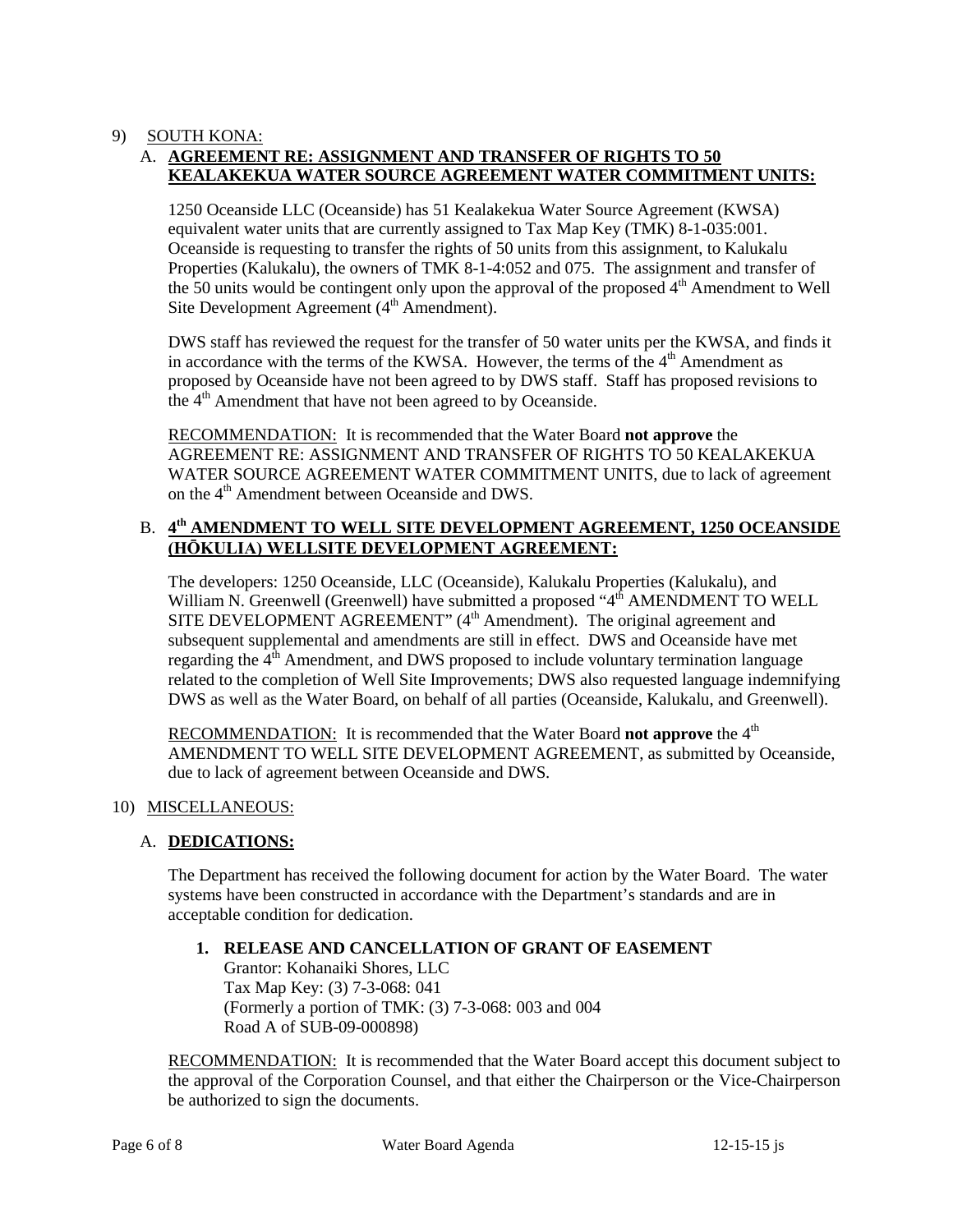# C. **UPDATE RE: NATIONAL PARKS SERVICE'S PETITION TO DESIGNATE KEAUHOU AQUIFER AS A GROUND WATER MANAGEMENT AREA:**

For discussion and possible action.

# D. **EXECUTIVE SESSION RE: NATIONAL PARKS SERVICE'S PETITION TO DESIGNATE KEAUHOU AQUIFER AS A GROUND WATER MANAGEMENT AREA:**

 Hawai'i Revised Statutes, Sections 92-4, 92-5(a)(2), to discuss mediation as directed by the designate Keauhou Aquifer as a Ground Water Management Area, and for the purpose of consulting with the Water Board's attorney on questions and issues pertaining to the Water The Water Board anticipates convening an executive meeting, closed to the public, pursuant to Commission on Water Resource Management regarding the National Park Service's petition to Board's powers, duties, privileges, immunities and liabilities.

# E. **DISCUSSION OF AMENDING DWS RULE 3-10, REGARDING LEAK ADJUSTMENTS:**

 The Board will discuss the proposals regarding amendments to DWS Rule 3-10, regarding leak adjustments.

# F. **MONTHLY PROGRESS REPORT**:

Submission of Progress Report of Projects by the Department. Department personnel will be available to respond to questions by the Board regarding the status/progress of any project.

# G. **REVIEW OF MONTHLY FINANCIAL STATEMENTS:**

 Submission of financial statements and information relating to the financial status of the relating to the financial status of the Department. Department. Department personnel will be available to respond to questions by the Board

# H. **MANAGER-CHIEF ENGINEER'S REPORT:**

The Manager-Chief Engineer will provide an update or status on the following:

- 1) Public Information and Education Specialist Update
- 2) Upcoming Legislative Session

# I. **ELECTION OF CHAIRPERSON AND VICE-CHAIRPERSON FOR 2016:**

Board to elect Chairperson and Vice-Chairperson for the 2016 term.

# J. **CHAIRPERSON'S REPORT:**

Chairperson to report on matters of interest to the Board.